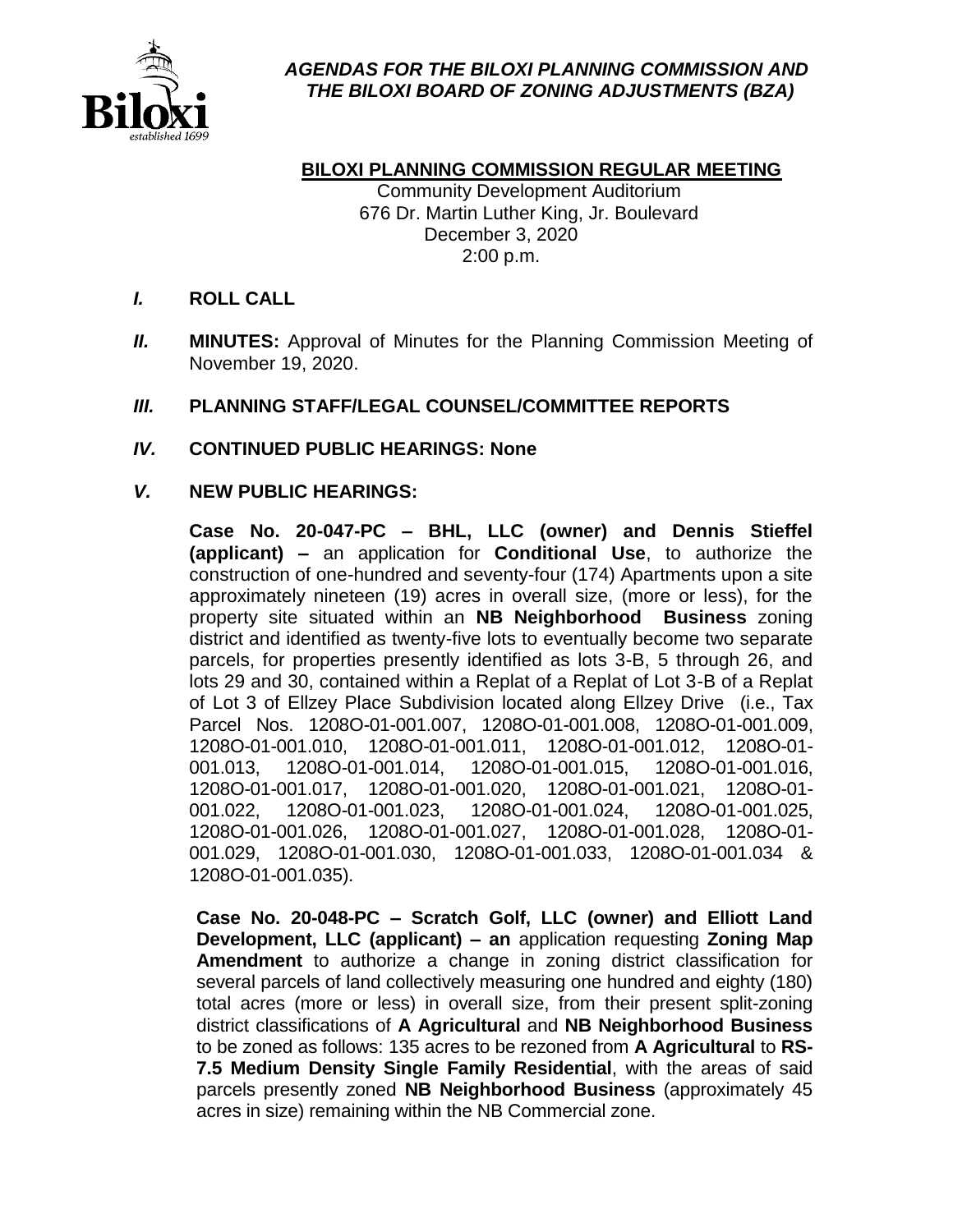**Case No. 20-050-PC – City of Biloxi –** a charge from The Biloxi City Council to consider proposed **Text Amendments** to the *Code of Ordinances* to address proposed modification of text related to **Section 13- 1-12- Fireworks** and **23-4-3(D)(8)(m) – Seasonal Fireworks Sales.**

#### VI. **TREE HEARINGS: None**

#### VII. **CITY COUNCIL ACTION:**

**Case No. 20-041-PC – Mark Swetman (owner) and Gary Murphy (owner/applicant) –** a request for **Vacation** of a portion of **Public Rightof-Way,** approximately 369' feet in length and 20' feet in width, identified as an unimproved section of Croesus Street presently situated immediately adjacent to two properties identified as 211 and 259 Magnolia Street. *The City Council will hear this Vacation request on December 1, 2020.*

**Case No. 20-042-PC – Marina Temnikova (owner) and Tanya Darrow (applicant) –** an application requesting **Conditional Use Approval,** to authorize a recently constructed single-family residence to be utilized for **Short–Term Rentals**, for a property site situated in an **RM-30 High-Density Multi-Family Residential** zone and identified by municipal address 141 Briarfield Avenue (re: Tax Parcel No. 1110J-02-119.000).

*The City Council will hear this Conditional Use request on December 1. 2020.*

**Case No. 20-043-PC – James O. & Patricia Little (owners) and Frankie L. Jackson (applicant) –** an application requesting **Conditional Use Approval**, to authorize a **Tattoo Establishment** within an existing commercial building presently situated in an **NB Neighborhood Business** zoning district, for property identified as 2337 Pass Road–Suite C (re: Tax Parcel No. 1110H-04-002.000).

*The City Council will hear this Conditional Use request on December 1. 2020.*

**Case No. 20-052-PC – Scott & Deborah Broussard –** an application requesting Minor Subdivision Final Plat approval for certain described property currently identified as 13594 Schonewitz Road (re: Tax Parcel No. 1207I-01-002.000), for a property site which presently involves .82 of an acre (More or Less), and has been submitted for consideration of dividing same into two (2) distinct lots of record – "Parcel A" totaling approximately 18,009 square feet (More or Less), or .41 of an acre; and "Parcel B" totaling approximately 17,601 square feet (More or Less), or .40 of an acre.

*The City Council will hear this Minor Subdivision Final Plat request on December 1. 2020.*

**Case No. 20-053-PC – Leon D, Mayo, Jr., and Linda Gayle Mayo –** an application *requesting Minor Subdivision Final Plat approval for certain defined property currently identified as 2024 Brasher Road (re: Tax Parcel No. 1209F-01-013.000)*, for a property site which presently involves 3.02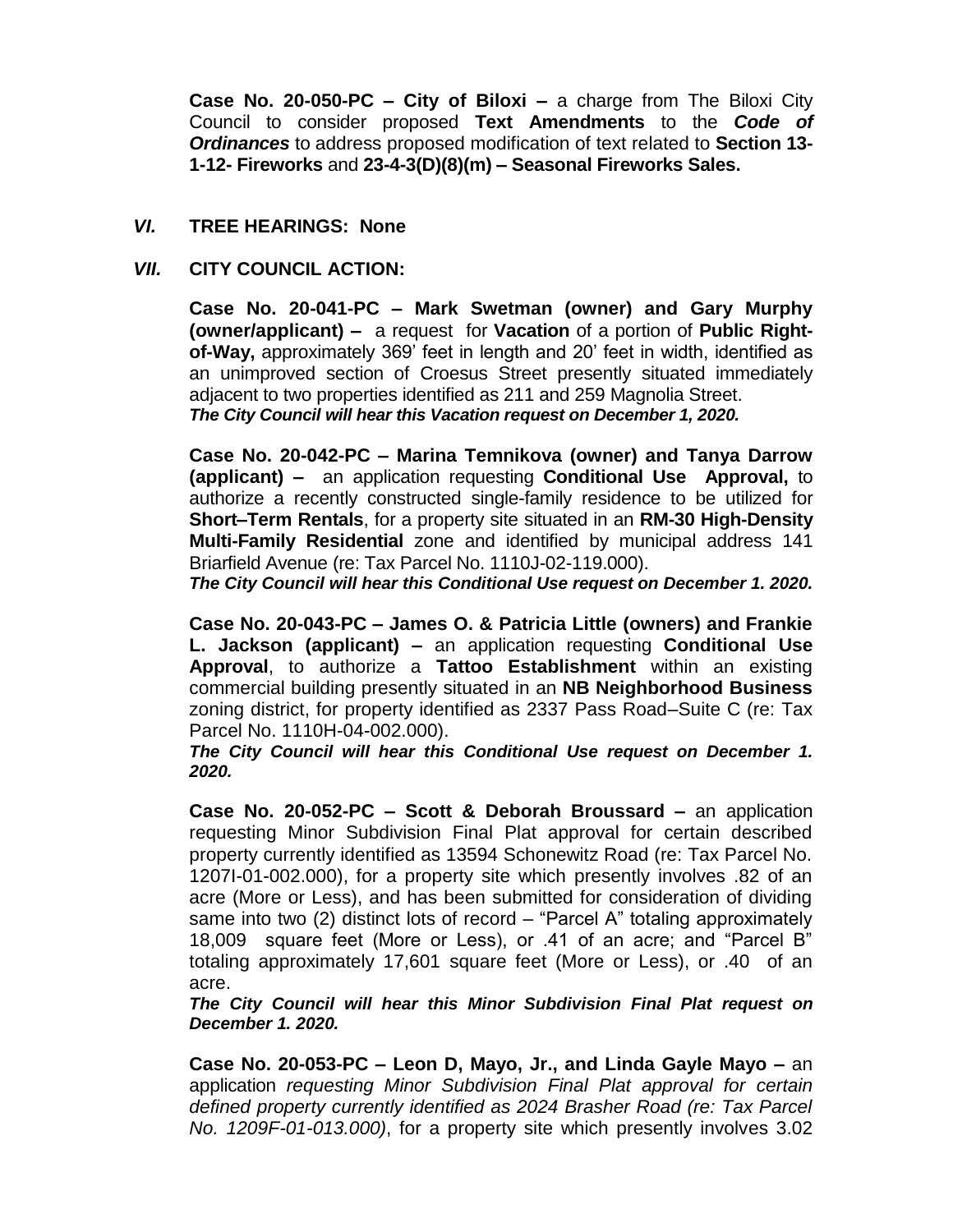acres (More or Less), and has been submitted for consideration of dividing same into two (2) distinct lots of record – "Parcel One" totaling approximately 85,287 *square* feet (More or Less), or 1.95 acres; and "Parcel Two" totaling approximately 46,194 square feet (More or Less), or 1.06 acres.

*The City Council will hear this Minor Subdivision Final Plat request on December 1. 2020.*

VIII. **OLD BUSINESS:** Reminder about our Christmas lunch on December 17.

## *I***X. NEW BUSINESS:**

### **X. CITIZENS COMMENTS:**

### **XI***.* **COMMUNICATIONS:**

The next regularly scheduled Biloxi Planning Commission meeting will be held at 2:00 p.m. on Thursday, December 17, 2020, in the Auditorium of the Dr. Martin Luther King, Jr., Municipal Building located at 676 Dr. Martin Luther King, Jr. Boulevard.

#### **XII. ADJOURNMENT**